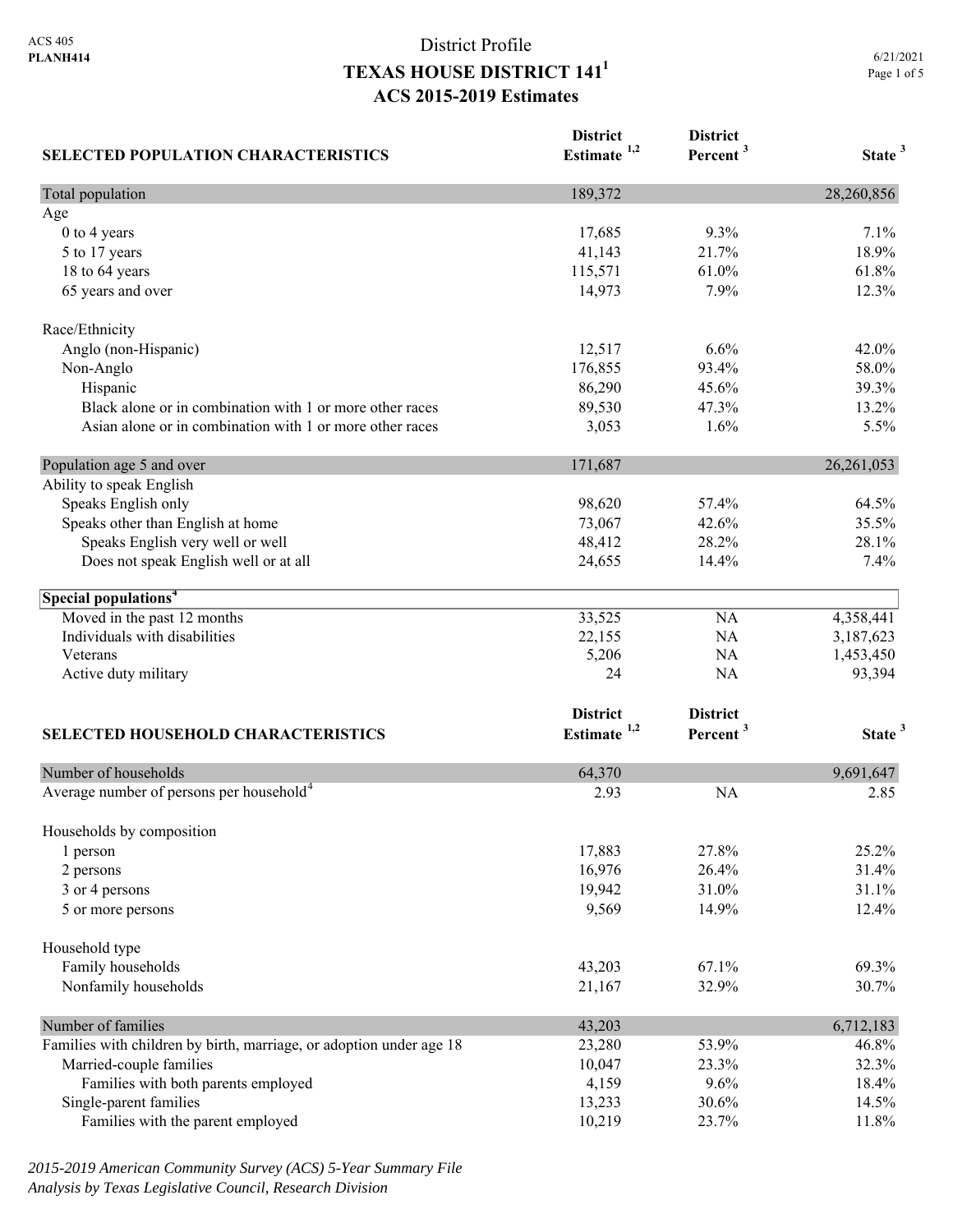| SELECTED EDUCATION CHARACTERISTICS                                       | <b>District</b><br>Estimate <sup>1,2</sup> | <b>District</b><br>Percent <sup>3</sup> | State <sup>3</sup> |
|--------------------------------------------------------------------------|--------------------------------------------|-----------------------------------------|--------------------|
| Population age 3 and over enrolled in school                             | 55,309                                     |                                         | 7,681,758          |
| School status                                                            |                                            |                                         |                    |
| In preschool (public and private)                                        | 3,497                                      | 6.3%                                    | $6.0\%$            |
| In kindergarten, elementary, middle, or high school (public and private) | 41,419                                     | 74.9%                                   | 69.8%              |
| In preschool through 12th grade (public only)                            | 43,038                                     | 77.8%                                   | 68.8%              |
| In college, graduate, or professional school                             | 10,393                                     | 18.8%                                   | 24.3%              |
| Population age 25 and over                                               | 111,203                                    |                                         | 18,131,554         |
| <b>Educational</b> attainment                                            |                                            |                                         |                    |
| Bachelor's degree or higher                                              | 12,562                                     | 11.3%                                   | 29.9%              |
| Less than high school graduate<br><b>SELECTED LABOR CHARACTERISTICS</b>  | 29,287                                     | 26.3%                                   | 16.3%              |
|                                                                          | <b>District</b><br>Estimate $1,2$          | <b>District</b><br>Percent <sup>3</sup> | State <sup>3</sup> |
| Civilian employed population age 16 and over                             | 82,381                                     |                                         | 13,253,631         |
| Civilian employment sector                                               |                                            |                                         |                    |
| Private sector                                                           | 67,541                                     | 82.0%                                   | 80.1%              |
| Government sector                                                        | 9,940                                      | 12.1%                                   | 13.0%              |
| Self-employed                                                            | 4,774                                      | 5.8%                                    | 6.7%               |
| Industry for civilian employed population                                |                                            |                                         |                    |
| Agriculture, forestry, fishing, hunting, and mining                      | 1,195                                      | 1.5%                                    | 3.0%               |
| Construction                                                             | 10,353                                     | 12.6%                                   | 8.6%               |
| Manufacturing                                                            | 5,792                                      | 7.0%                                    | 8.5%               |
| Wholesale trade                                                          | 2,555                                      | 3.1%                                    | 2.9%               |
| Retail trade                                                             | 9,772                                      | 11.9%                                   | 11.4%              |
| Transportation and warehousing and utilities                             | 9,993                                      | 12.1%                                   | 5.9%               |
| Information                                                              | 946                                        | 1.1%                                    | 1.7%               |
| Finance and insurance, and real estate and rental and leasing            | 3,355                                      | 4.1%                                    | 6.7%               |
| Professional, scientific, management, administrative, and waste mgmt.    | 8,838                                      | 10.7%                                   | 11.5%              |
| Educational services and health care and social assistance               | 14,386                                     | 17.5%                                   | 21.6%              |
| Arts, entertainment, recreation, accommodation, and food services        | 8,433                                      | 10.2%                                   | 9.2%               |
| Other services, except public administration                             | 4,224                                      | 5.1%                                    | 5.2%               |
| Public administration                                                    | 2,539                                      | 3.1%                                    | 4.0%               |
| Population age 16 to 64                                                  | 121,071                                    |                                         | 18,273,711         |
| Worked at all in the past 12 months                                      | 86,786                                     | 71.7%                                   | 75.4%              |
| Worked 50-52 weeks                                                       | 67,225                                     | 55.5%                                   | 59.0%              |
| Usually worked 35 or more hours per week                                 | 59,694                                     | 49.3%                                   | 52.2%              |
| Usually worked less than 35 hours per week                               | 7,531                                      | 6.2%                                    | 6.8%               |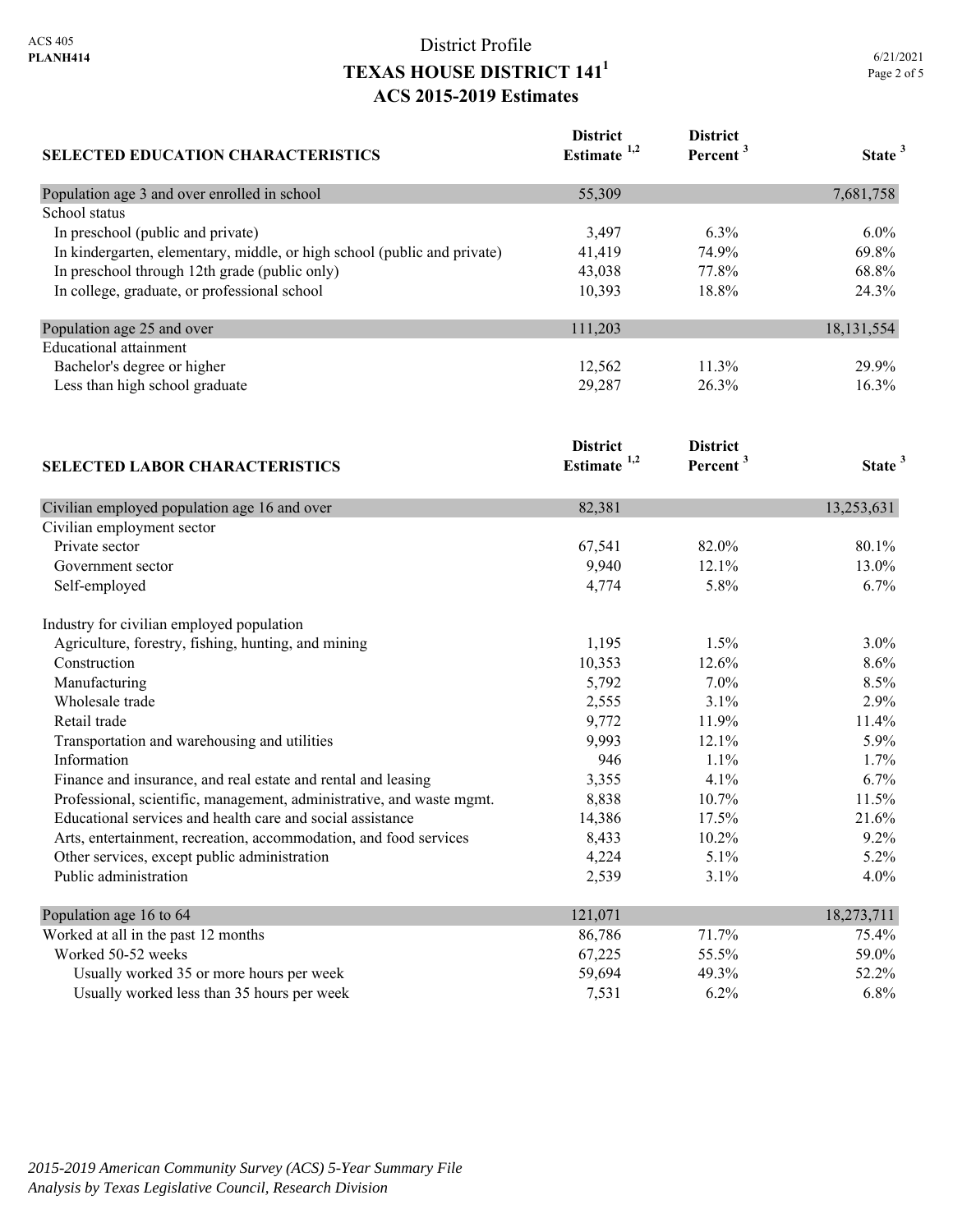| <b>SELECTED LABOR CHARACTERISTICS (continued)</b>               | <b>District</b><br>Estimate <sup>1,2</sup> | <b>District</b><br>Percent <sup>3</sup> | State <sup>3</sup> |
|-----------------------------------------------------------------|--------------------------------------------|-----------------------------------------|--------------------|
|                                                                 |                                            |                                         |                    |
| Means of transportation to work                                 |                                            |                                         |                    |
| Public transportation                                           | 2,676                                      | 3.3%                                    | 1.4%               |
| Private vehicle                                                 | 73,448                                     | 90.8%                                   | 90.5%              |
| Walk / bicycle / motorcycle                                     | 1,115                                      | 1.4%                                    | 1.9%               |
| Taxi / other means                                              | 1,915                                      | 2.4%                                    | 1.2%               |
| Worked at home                                                  | 1,776                                      | 2.2%                                    | 5.0%               |
| Travel time to work <sup>5</sup>                                |                                            |                                         |                    |
| Less than 15 minutes                                            | 11,551                                     | 14.3%                                   | 23.6%              |
| 15 minutes to 29 minutes                                        | 26,372                                     | 32.6%                                   | 34.2%              |
| 30 minutes to 44 minutes                                        | 24,626                                     | 30.4%                                   | 20.8%              |
| 45 minutes to 59 minutes                                        | 7,747                                      | 9.6%                                    | 8.3%               |
| 60 minutes or more                                              | 8,858                                      | 10.9%                                   | 8.1%               |
|                                                                 | <b>District</b>                            | <b>District</b>                         |                    |
| <b>SELECTED INCOME CHARACTERISTICS</b>                          | Estimate $1,2$                             | Percent <sup>3</sup>                    | State <sup>3</sup> |
| Persons in poverty <sup>6</sup>                                 | 47,578                                     | 25.3%                                   | 14.7%              |
| Per capita income <sup>4</sup>                                  | \$17,392                                   | <b>NA</b>                               | \$31,277           |
| Number of households                                            | 64,370                                     |                                         | 9,691,647          |
| Annual household income                                         |                                            |                                         |                    |
| Less than \$10,000                                              | 6,068                                      | 9.4%                                    | 6.1%               |
| \$10,000 to \$24,999                                            | 14,372                                     | 22.3%                                   | 12.9%              |
| \$25,000 to \$49,999                                            | 20,809                                     | 32.3%                                   | 21.8%              |
| \$50,000 to \$99,999                                            | 17,255                                     | 26.8%                                   | 30.1%              |
| \$100,000 to \$199,999                                          | 5,278                                      | 8.2%                                    | 21.7%              |
| \$200,000 and over                                              | 588                                        | 0.9%                                    | 7.4%               |
| Households with social security income                          | 12,581                                     | 19.5%                                   | 25.6%              |
| Households with supplemental security income (SSI)              | 4,195                                      | 6.5%                                    | 4.7%               |
| Households with public assistance income'                       | 1,563                                      | 2.4%                                    | 1.4%               |
| Households that received food stamps/SNAP in the past 12 months | 17,718                                     | 27.5%                                   | 11.8%              |
| Number of families living in poverty                            | 9,904                                      |                                         | 759,269            |
| With related children under age 18                              | 8,588                                      | 86.7%                                   | 77.1%              |
| Married couple families                                         | 1,964                                      | 19.8%                                   | 26.2%              |
| Single-parent families                                          | 6,624                                      | 66.9%                                   | 50.9%              |
| Female head of household                                        | 5,977                                      | 60.3%                                   | 44.4%              |
| Male head of household                                          | 647                                        | 6.5%                                    | 6.4%               |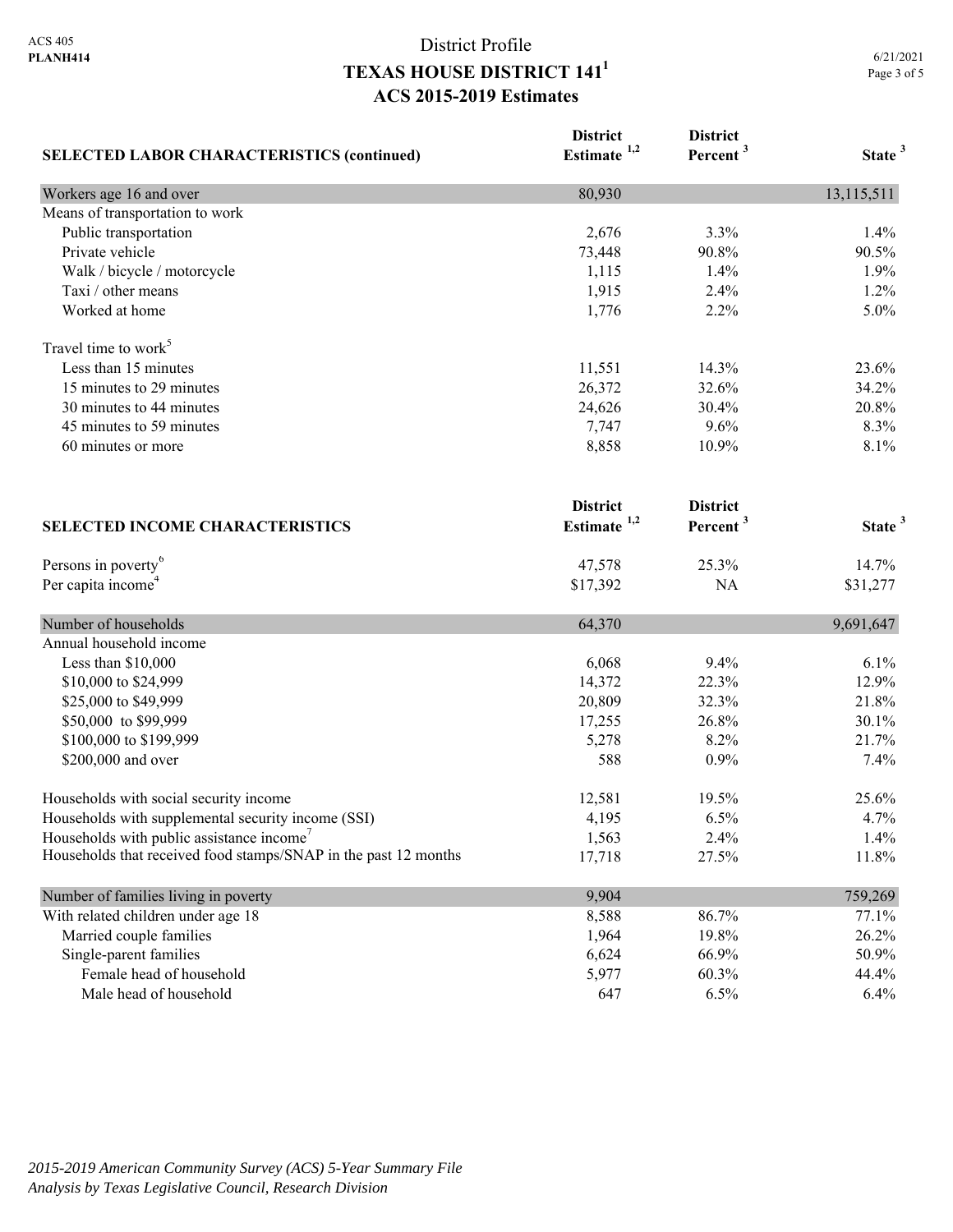**District** 

**District** 

**SELECTED HOUSING CHARACTERISTICS Estimate 1,2 Percent <sup>3</sup> State <sup>3</sup>** Number of housing units 10,937,026 Age of housing Built in 2010 or later 10.4% 10.4% 10.4% 10.4% 10.4% 10.4% 10.4% 10.5% 10.4% 10.4% Built between 2000 and 2009 15,508 21.4% 19.3% 19.3% Built between 1990 and 1999 **9,343** 12.9% 15.2% Built between 1970 and 1989 28,914 40.0% 31.4% Built before 1970 23.7% 23.7% Occupancy status Owner-occupied 23,392 32.3% 54.9% Renter-occupied 33.7% 33.7% Vacant 11.4% 11.4% 11.4% 11.6 and 11.4% 11.6 and 11.4 and 11.4 and 11.4 and 11.4 and 11.4 and 11.4 and 11.4 and 11.4 and 11.4 and 11.4 and 11.4 and 11.4 and 11.4 and 11.4 and 11.4 and 11.4 and 11.4 and 11.4 and 11.4 and 11 Median gross rent (contract rent plus estimated utility and fuel cost)<sup>4</sup> \$913 NA \$1,045 Median value of owner-occupied housing units<sup>4</sup> \$102,200 NA \$172,500 Number of owner-occupied housing units 23,392 6,004,802 Value of owner-occupied housing Less than \$50,000 3,091 13.2% 8.9% \$50,000 to \$99,999 8,244 35.2% 16.5% \$100,000 to \$199,999 10,809 10,809 46.2% 32.2% \$200,000 to \$499,999 1,108 4.7% 34.8% \$500,000 and above 140 0.6% 7.6% 7.6% 7.6% Selected monthly owner costs as a percentage of household income<sup>8</sup> 35 percent or more 15.3% 15.3% 20 to 34.9 percent 24.9% 24.9% 24.9% 25,743 24.6% 24.9% Less than 20 percent 59.0% 59.0% 59.0% 59.0% 59.0% 59.0% 59.0% 59.0% 59.0% 59.0% 59.0% 59.0% 59.0% 59.0% 59.0% Vehicles available in owner-occupied housing units No vehicle  $2.1\%$ One or more vehicles 8 and 22.618 96.7% 97.9% 97.9% Number of renter-occupied housing units 40,978 3,686,845 Gross rent<sup>9</sup> Less than \$500 2,733 6.7% 6.2% \$500 to \$749 13.4% 13.4% 13.4% 18.1% 13.4% 18.1% 13.4%  $\frac{$750 \text{ to } $999}$  24.2% 24.2%  $$1,000$  to \$1,249 20.7% 20.7% \$1,250 and above 30.5% 30.5% 30.5% 30.5% 30.5% 30.5% 30.5% 30.5% 30.5% 30.5% 30.5% 30.5% 30.5% 30.5% 30.5% 30.5% 30.5% 30.5% 30.5% 30.5% 30.5% 30.5% 30.5% 30.5% 30.5% 30.5% 30.5% 30.5% 30.5% 30.5% 30.5% 30.5% 30.5% 30.5% 3 Gross rent as a percentage of household income<sup>8</sup> 35 percent or more 18,519 45.2% 35.9% 20 to 34.9 percent 12,685 31.0% 32.1% 32.1% Less than 20 percent 24.9% 24.9% 26.0 method of the 17.2% 24.9% Vehicles available in renter-occupied housing units No vehicle 10.5% and 13.1% 13.1% 10.5% 10.5% One or more vehicles 89.5% 89.5% 89.5% 86.9% 89.5%